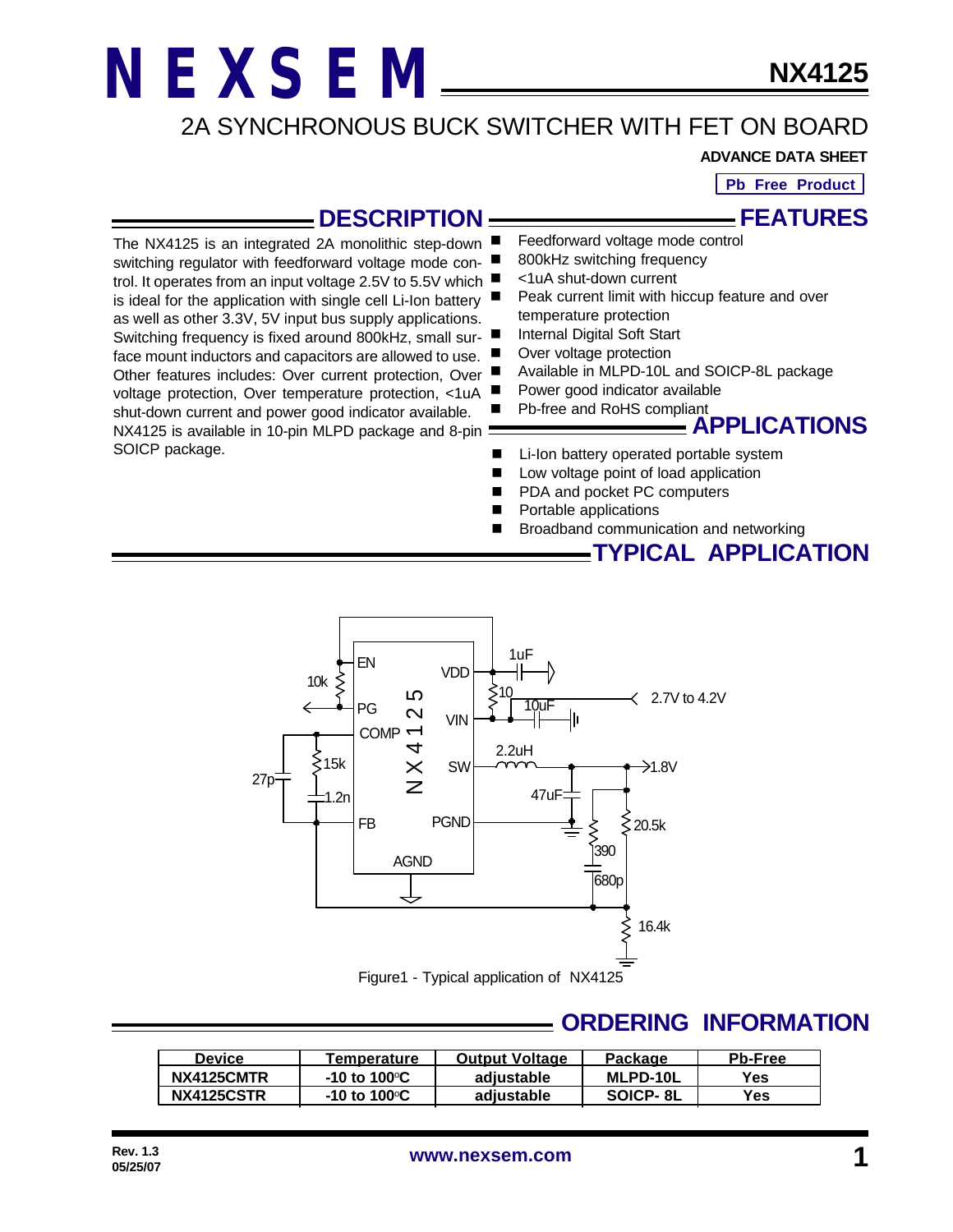### **ABSOLUTE MAXIMUM RATINGS**

| Operating Junction Temperature Range  -40°C to 125°C |  |
|------------------------------------------------------|--|
|                                                      |  |

CAUTION: Stresses above those listed in "ABSOLUTE MAXIMUM RATINGS", may cause permanent damage to the device. This is a stress only rating and operation of the device at these or any other conditions above those indicated in the operational sections of this specification is not implied.



#### **ELECTRICAL SPECIFICATIONS**

Unless otherwise specified, these specifications apply over  $V_{IN}=V_{DD}=V_{EN}=3.3V$ , and  $T_A$  =-10°C to 100°C. Typical values refer to  $T_A = 25$ °C. Unless otherwise specified.

| <b>PARAMETER</b>              | <b>SYM</b>      | <b>Test Condition</b> | Min | <b>TYP</b> | <b>MAX</b> | <b>Units</b> |
|-------------------------------|-----------------|-----------------------|-----|------------|------------|--------------|
| <b>Reference Voltage</b>      |                 |                       |     |            |            |              |
| Ref Voltage                   | $V_{REF}$       |                       |     | 0.8        |            | V            |
| <b>Supply Voltage</b>         |                 |                       |     |            |            |              |
| <b>VIN, VDD Input Voltage</b> | $V_{\rm CC}$    |                       | 2.5 |            | 5.5        | V            |
|                               | l <sub>DD</sub> | EN=GND, VIN=VDD=5V    |     |            | 1          | uA           |
|                               | (shutdown)      |                       |     |            |            |              |
| Supply Current                | $I_{DD}$ (pwm)  | EN=VDD=VIN            |     | 7          |            | mA           |
|                               |                 |                       |     |            |            |              |
| <b>VIN UVLO</b>               |                 |                       |     |            |            |              |
| VIN start threshold voltage   |                 |                       |     | 2.4        |            | V            |
| <b>Hysteresis</b>             |                 |                       |     | 0.2        |            | V            |
| <b>Oscillator (Rt)</b>        |                 |                       |     |            |            |              |
| Frequency                     | $F_S$           |                       |     | 800        |            | kHz          |
| Max Duty Cycle                |                 |                       | 100 |            |            | $\%$         |
| Min ON time                   |                 |                       |     | 70         |            | nS           |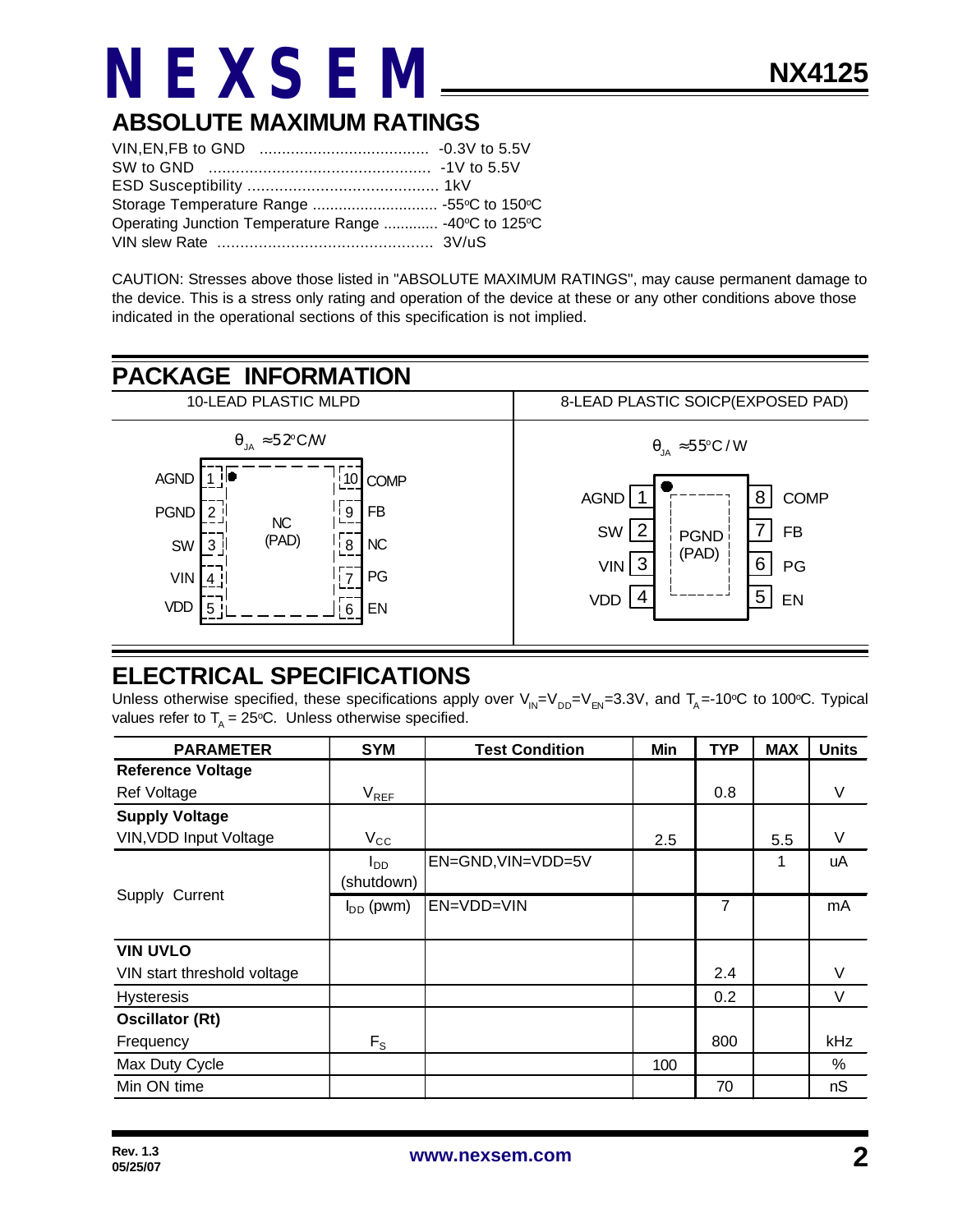| <b>PARAMETER</b>               | <b>SYM</b>      | <b>Test Condition</b>    | Min | <b>TYP</b> | <b>MAX</b> | <b>Units</b>  |
|--------------------------------|-----------------|--------------------------|-----|------------|------------|---------------|
| Ramp-Amplitude Voltage         | $V_{\sf{RAMP}}$ | $V$ in=5 $V$             |     | 1          |            | $\vee$        |
| Ramp/Vin Gain                  |                 |                          |     | 0.2        |            | V/V           |
| <b>Error Amplifiers</b>        |                 |                          |     |            |            |               |
| Feedback Input Bias Current    |                 |                          |     | 50         |            | uA            |
| <b>Enable</b>                  |                 |                          |     |            |            |               |
| En low Threshold voltage       |                 |                          |     |            | 0.4        | V             |
| En high Threshold voltage      |                 |                          | 1.4 |            |            | $\vee$        |
| SS                             |                 |                          |     |            |            |               |
| Soft Start time                | Tss             |                          |     | 0.853      |            | mS            |
| <b>Current Limit</b>           |                 |                          |     |            |            |               |
| <b>Current Limit Threshold</b> |                 |                          |     | 3.5        |            | A             |
| Current limit leading edge     |                 | Note1                    |     | 70         |            | nS            |
| Current Limit response time    |                 |                          |     | 200        |            | nS            |
| <b>Thermal Shutdown</b>        |                 |                          |     |            |            |               |
| Thermal shutdown trip point    |                 | Note1                    |     | 165        |            | $^{\circ}C$   |
| Hysteresis                     |                 | Note1                    |     | 20         |            | $^{\circ}$ C  |
| <b>Internal Switch</b>         |                 |                          |     |            |            |               |
| Rdson of Control FET           |                 | $VDD=5V$                 |     | 70         |            | mohm          |
| Rdson of Synchronous FET       |                 |                          |     | 70         |            | mohm          |
| <b>Power Good(Pgood)</b>       |                 |                          |     |            |            |               |
| Threshold Voltage as % of      |                 | FB ramping up            |     | 90         |            | %             |
| Vref                           |                 |                          |     |            |            |               |
| <b>Hysteresis</b>              |                 |                          |     | 5          |            | $\%$          |
| <b>Over Voltage</b>            |                 |                          |     |            |            |               |
| Over Voltage Trip Point        |                 |                          |     | 130        |            | %Vref         |
| <b>Hysteresis</b>              |                 |                          |     | 45         |            | %Vref         |
| <b>Output Voltage</b>          |                 |                          |     |            |            |               |
| Line Regulation                |                 | VIN=2.5V to 5.5V IOUT=0A |     | 0.1        |            | %V            |
|                                |                 | VOUT=1.8V                |     |            |            |               |
| Load Regulation                |                 | VIN=3.3V, VOUT=1.8V,     |     | 0.5        |            | $\frac{0}{0}$ |
|                                |                 | IOUT=0 to 2A             |     |            |            |               |

Note. 1. Guaranteed by design and bench test verification, not tested in the final test.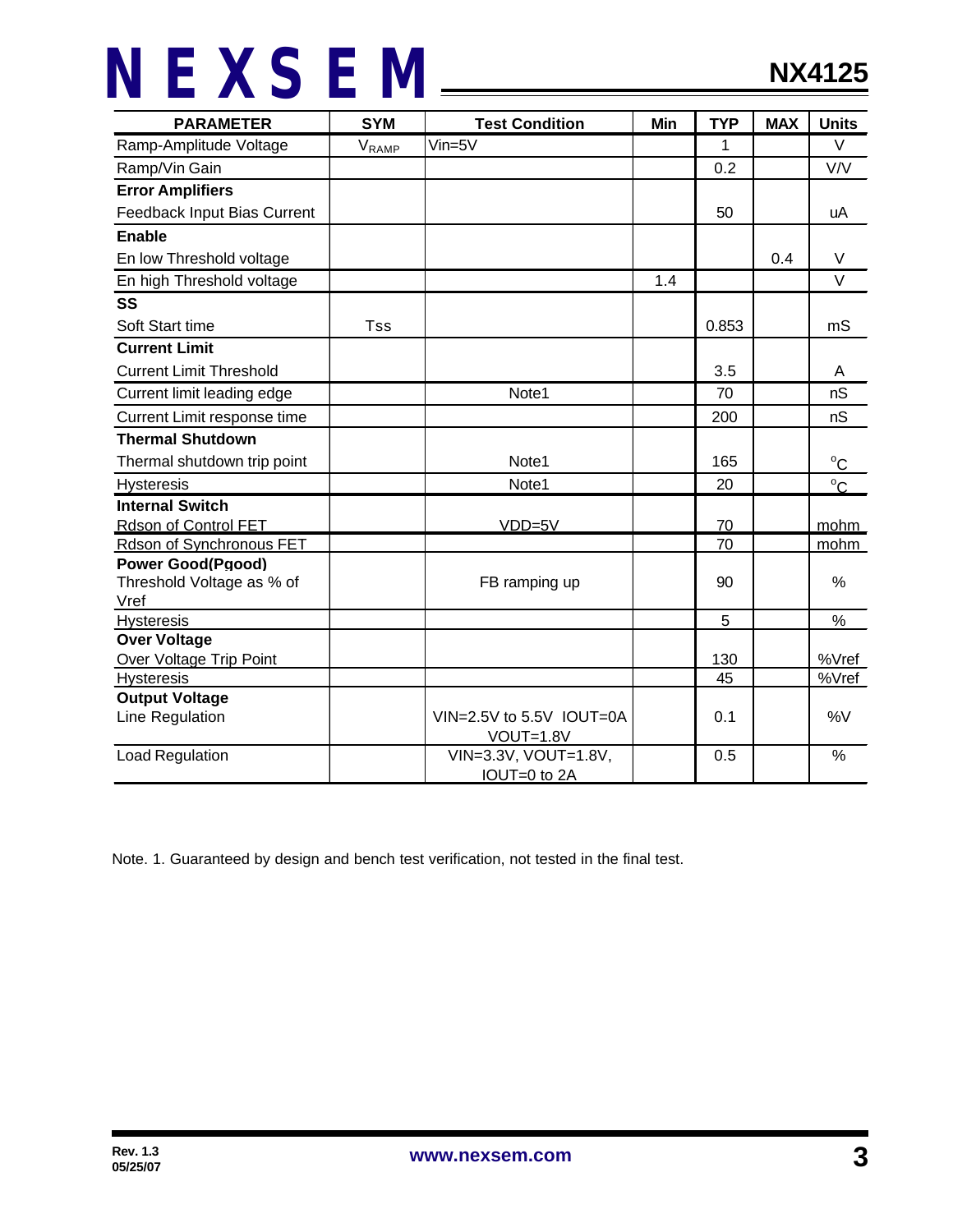### **PIN DESCRIPTIONS**

| PIN#           | <b>PIN SYMBOL</b> | <b>PIN DESCRIPTION</b>                                                                                                                                                    |
|----------------|-------------------|---------------------------------------------------------------------------------------------------------------------------------------------------------------------------|
| 1              | <b>AGND</b>       | Control circuitry ground.                                                                                                                                                 |
| 2              | <b>PGND</b>       | Ground Connection for Chip. Connect PGND with large copper areas to the<br>input and output supply returns, and negative terminals of the input and output<br>capacitors. |
| 3              | <b>SW</b>         | SW output. Junction of the internal high-side, low-side power MOSFETs and<br>output inductor.                                                                             |
| 4              | <b>VIN</b>        | Power pin for the power stage. A 10uF ceramic cap is suggested to decoupled<br>from this pin to power ground.                                                             |
| 5              | <b>VDD</b>        | Power pin for the control circuitry.                                                                                                                                      |
| 6              | EN                | Enable Input. Set this pin to gnd or less than 0.4V will shut down the regulator.<br>Set this pin above 1.4V, the regulator will be in operation.                         |
| $\overline{7}$ | <b>PG</b>         | Power good goes high when the FB pin voltage above 90% Vref.                                                                                                              |
| 8              | <b>NC</b>         | Not used pin.                                                                                                                                                             |
| 9              | FB.               | Error amplifier inverting input. Connect to an external resistor divider.                                                                                                 |
| 10             | <b>COMP</b>       | This pin is the output of the error amplifier and together with FB pin is used to<br>compensate the voltage control feedback loop.                                        |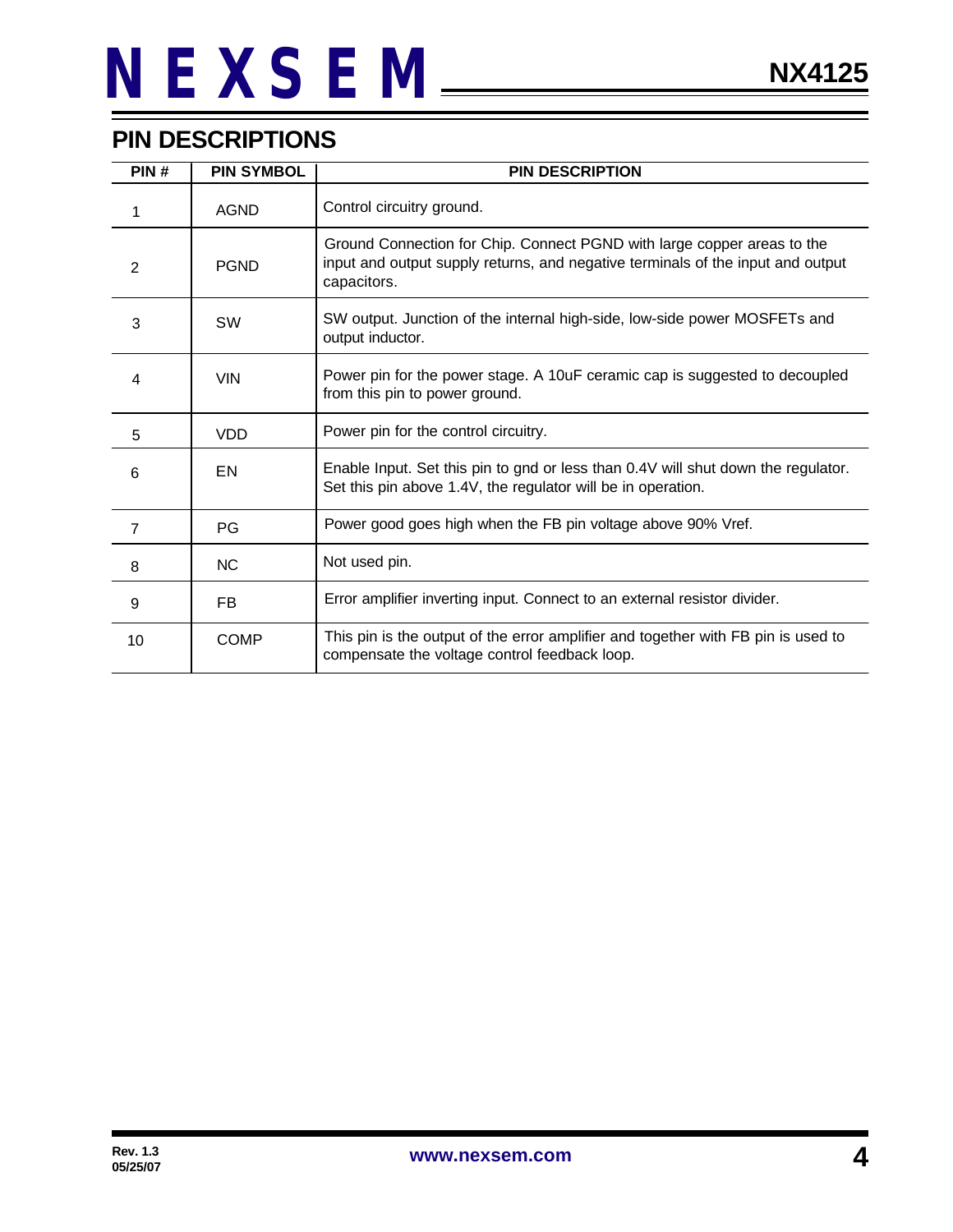### **BLOCK DIAGRAM**



Figure 2 - Simplified block diagram of the NX4125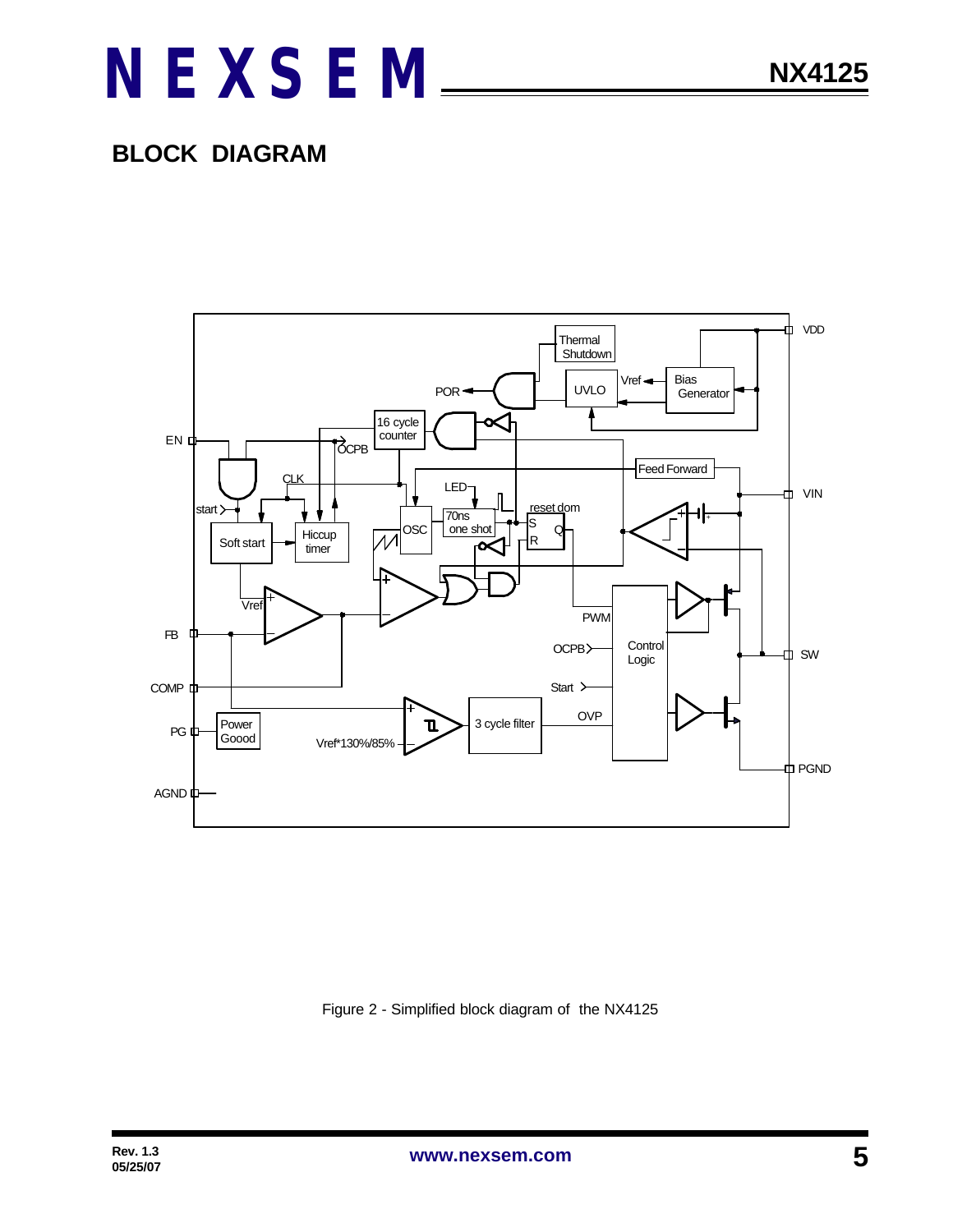**Demo board Waveform**









Figure 3: Sw and ripple (VIN=5V, VOUT=1.5V) Figure 4: Dynamic response (VIN=5V, VOUT=3.3V)







Figure 7: Short protection **Figure 8: Protection** Figure 8: Pgood delay(Ch2 pgood)